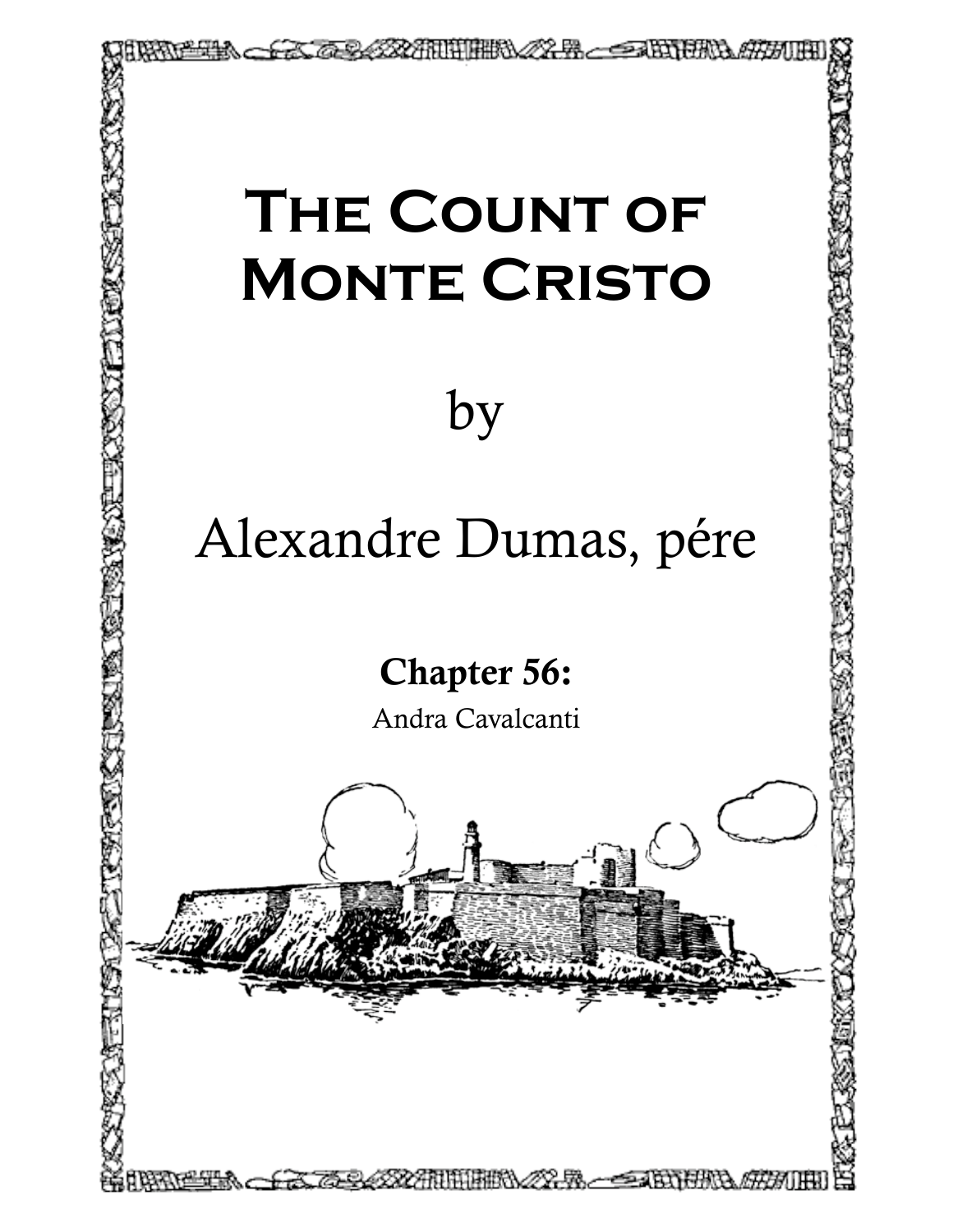The Count of Monte Cristo entered the adjoining room, which Baptistin had designated as the drawing–room, and found there a young man, of graceful demeanor and elegant appearance, who had arrived in a cab about half an hour previously. Baptistin had not found any difficulty in recognizing the person who presented himself at the door for admittance. He was certainly the tall young man with light hair, red beard, black eyes, and brilliant complexion, whom his master had so particularly described to him. When the count entered the room the young man was carelessly stretched on a sofa, tapping his boot with the gold–headed cane which he held in his hand. On perceiving the count he rose quickly. "The Count of Monte Cristo, I believe?" said he.

"Yes, sir, and I think I have the honor of addressing Count Andrea Cavalcanti?"

"Count Andrea Cavalcanti," repeated the young man, accompanying his words with a bow.

"You are charged with a letter of introduction addressed to me, are you not?" said the count.

"I did not mention that, because the signature seemed to me so strange."

"The letter signed 'Sinbad the Sailor,' is it not?"

"Exactly so. Now, as I have never known any Sinbad, with the exception of the one celebrated in the 'Thousand and One Nights'"—

"Well, it is one of his descendants, and a great friend of mine; he is a very rich Englishman, eccentric almost to insanity, and his real name is Lord Wilmore."

"Ah, indeed? Then that explains everything that is extraordinary," said Andrea. "He is, then, the same Englishman whom I met—at—ah—yes, indeed. Well, monsieur, I am at your service."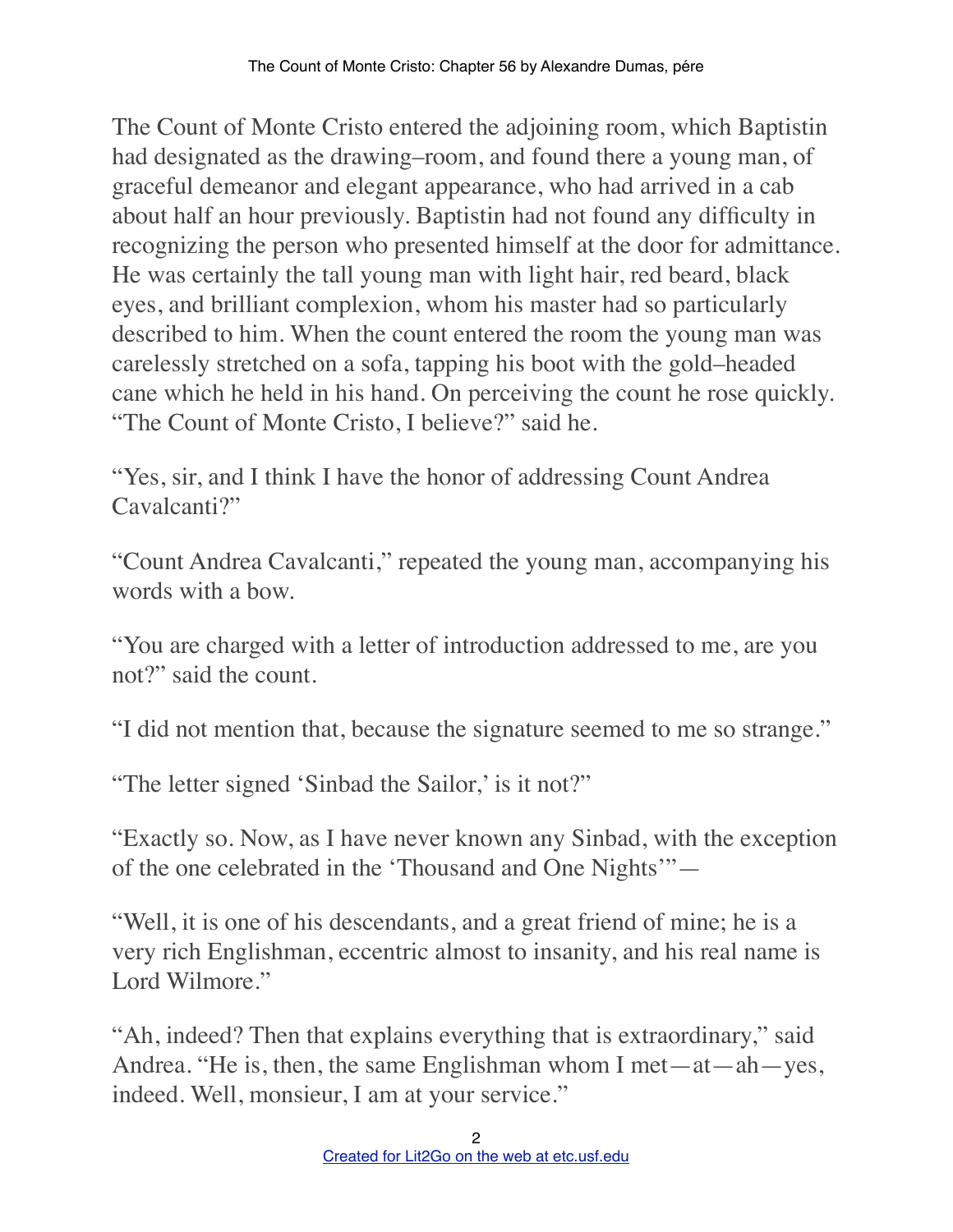"If what you say be true," replied the count, smiling, "perhaps you will be kind enough to give me some account of yourself and your family?"

"Certainly, I will do so," said the young man, with a quickness which gave proof of his ready invention. "I am (as you have said) the Count Andrea Cavalcanti, son of Major Bartolomeo Cavalcanti, a descendant of the Cavalcanti whose names are inscribed in the golden book at Florence. Our family, although still rich (for my father's income amounts to half a million), has experienced many misfortunes, and I myself was, at the age of five years, taken away by the treachery of my tutor, so that for fifteen years I have not seen the author of my existence. Since I have arrived at years of discretion and become my own master, I have been constantly seeking him, but all in vain. At length I received this letter from your friend, which states that my father is in Paris, and authorizes me to address myself to you for information respecting him."

"Really, all you have related to me is exceedingly interesting," said Monte Cristo, observing the young man with a gloomy satisfaction; "and you have done well to conform in everything to the wishes of my friend Sinbad; for your father is indeed here, and is seeking you."

The count from the moment of first entering the drawing–room, had not once lost sight of the expression of the young man's countenance; he had admired the assurance of his look and the firmness of his voice; but at these words, so natural in themselves, "Your father is indeed here, and is seeking you," young Andrea started, and exclaimed, "My father? Is my father here?"

"Most undoubtedly," replied Monte Cristo; "your father, Major Bartolomeo Cavalcanti." The expression of terror which, for the moment, had overspread the features of the young man, had now disappeared. "Ah, yes, that is the name, certainly. Major Bartolomeo Cavalcanti. And you really mean to say; monsieur, that my dear father is here?"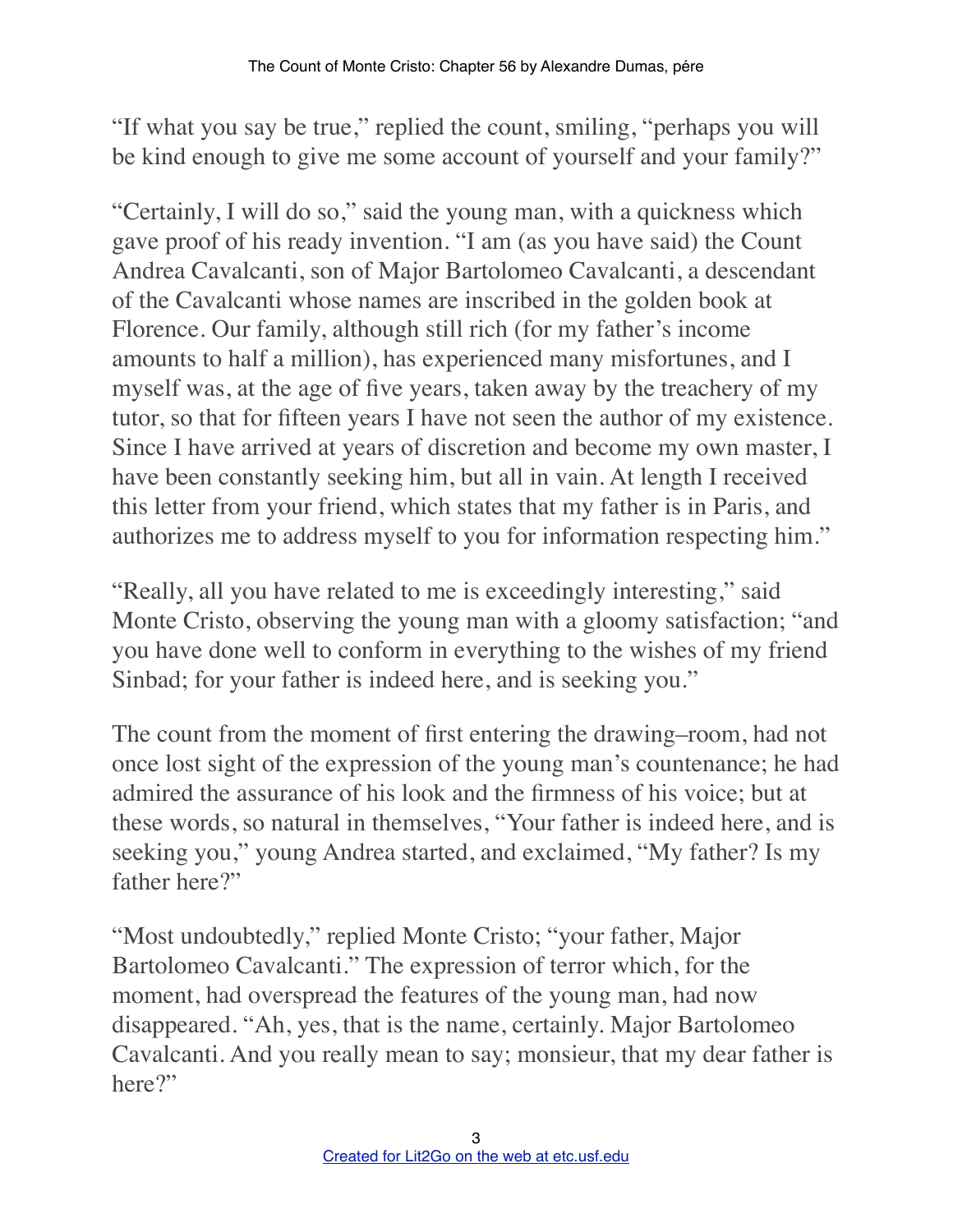"Yes, sir; and I can even add that I have only just left his company. The history which he related to me of his lost son touched me to the quick; indeed, his griefs, hopes, and fears on that subject might furnish material for a most touching and pathetic poem. At length, he one day received a letter, stating that the abductors of his son now offered to restore him, or at least to give notice where he might be found, on condition of receiving a large sum of money, by way of ransom. Your father did not hesitate an instant, and the sum was sent to the frontier of Piedmont, with a passport signed for Italy. You were in the south of France, I think?"

"Yes," replied Andrea, with an embarrassed air, "I was in the south of France."

"A carriage was to await you at Nice?"

"Precisely so; and it conveyed me from Nice to Genoa, from Genoa to Turin, from Turin to Chambery, from Chambery to Pont–de–Beauvoisin, and from Pont–de–Beauvoisin to Paris."

"Indeed? Then your father ought to have met with you on the road, for it is exactly the same route which he himself took, and that is how we have been able to trace your journey to this place."

"But," said Andrea, "if my father had met me, I doubt if he would have recognized me; I must be somewhat altered since he last saw me."

"Oh, the voice of nature," said Monte Cristo.

"True," interrupted the young man, "I had not looked upon it in that light."

"Now," replied Monte Cristo "there is only one source of uneasiness left in your father's mind, which is this—he is anxious to know how you have been employed during your long absence from him, how you have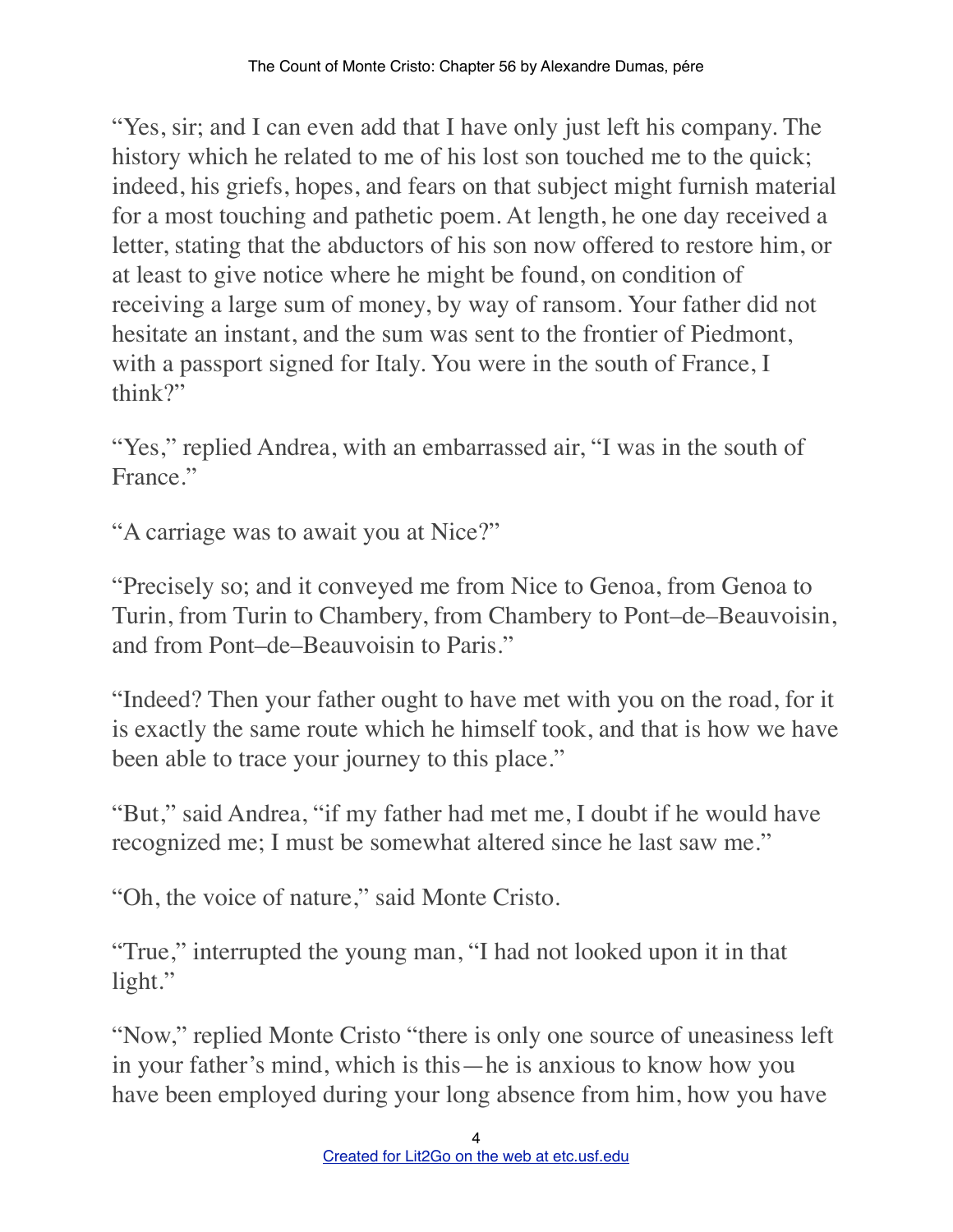been treated by your persecutors, and if they have conducted themselves towards you with all the deference due to your rank. Finally, he is anxious to see if you have been fortunate enough to escape the bad moral influence to which you have been exposed, and which is infinitely more to be dreaded than any physical suffering; he wishes to discover if the fine abilities with which nature had endowed you have been weakened by want of culture; and, in short, whether you consider yourself capable of resuming and retaining in the world the high position to which your rank entitles you."

"Sir!" exclaimed the young man, quite astounded, "I hope no false report"—

"As for myself, I first heard you spoken of by my friend Wilmore, the philanthropist. I believe he found you in some unpleasant position, but do not know of what nature, for I did not ask, not being inquisitive. Your misfortunes engaged his sympathies, so you see you must have been interesting. He told me that he was anxious to restore you to the position which you had lost, and that he would seek your father until he found him. He did seek, and has found him, apparently, since he is here now; and, finally, my friend apprised me of your coming, and gave me a few other instructions relative to your future fortune. I am quite aware that my friend Wilmore is peculiar, but he is sincere, and as rich as a gold– mine, consequently, he may indulge his eccentricities without any fear of their ruining him, and I have promised to adhere to his instructions. Now, sir, pray do not be offended at the question I am about to put to you, as it comes in the way of my duty as your patron. I would wish to know if the misfortunes which have happened to you—misfortunes entirely beyond your control, and which in no degree diminish my regard for you—I would wish to know if they have not, in some measure, contributed to render you a stranger to the world in which your fortune and your name entitle you to make a conspicuous figure?"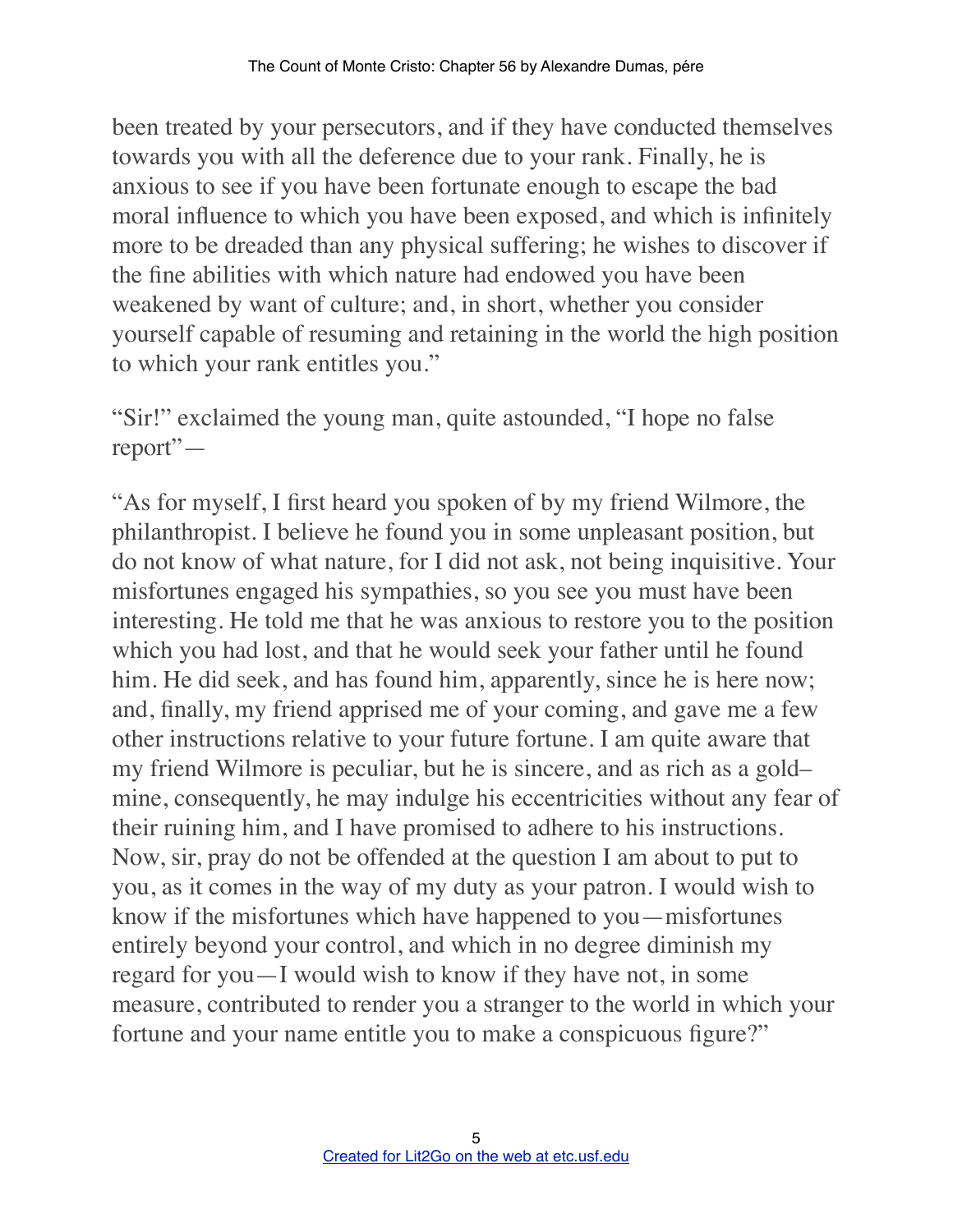"Sir," returned the young man, with a reassurance of manner, "make your mind easy on this score. Those who took me from my father, and who always intended, sooner or later, to sell me again to my original proprietor, as they have now done, calculated that, in order to make the most of their bargain, it would be politic to leave me in possession of all my personal and hereditary worth, and even to increase the value, if possible. I have, therefore, received a very good education, and have been treated by these kidnappers very much as the slaves were treated in Asia Minor, whose masters made them grammarians, doctors, and philosophers, in order that they might fetch a higher price in the Roman market." Monte Cristo smiled with satisfaction; it appeared as if he had not expected so much from M. Andrea Cavalcanti. "Besides," continued the young man, "if there did appear some defect in education, or offence against the established forms of etiquette, I suppose it would be excused, in consideration of the misfortunes which accompanied my birth, and followed me through my youth."

"Well," said Monte Cristo in an indifferent tone, "you will do as you please, count, for you are the master of your own actions, and are the person most concerned in the matter, but if I were you, I would not divulge a word of these adventures. Your history is quite a romance, and the world, which delights in romances in yellow covers, strangely mistrusts those which are bound in living parchment, even though they be gilded like yourself. This is the kind of difficulty which I wished to represent to you, my dear count. You would hardly have recited your touching history before it would go forth to the world, and be deemed unlikely and unnatural. You would be no longer a lost child found, but you would be looked upon as an upstart, who had sprung up like a mushroom in the night. You might excite a little curiosity, but it is not every one who likes to be made the centre of observation and the subject of unpleasant remark."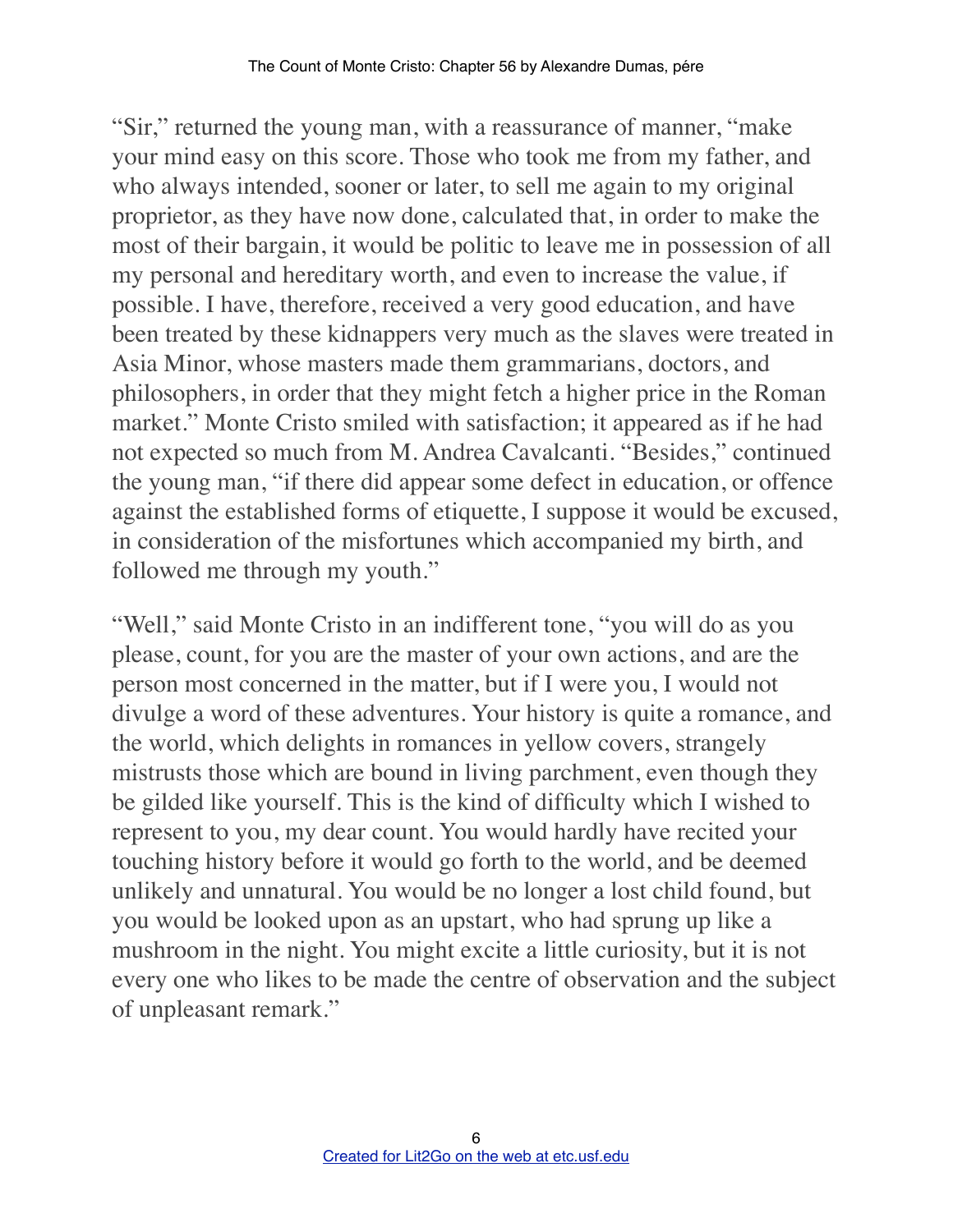"I agree with you, monsieur," said the young man, turning pale, and, in spite of himself, trembling beneath the scrutinizing look of his companion, "such consequences would be extremely unpleasant."

"Nevertheless, you must not exaggerate the evil," said Monte Cristo, "for by endeavoring to avoid one fault you will fall into another. You must resolve upon one simple and single line of conduct, and for a man of your intelligence, this plan is as easy as it is necessary; you must form honorable friendships, and by that means counteract the prejudice which may attach to the obscurity of your former life." Andrea visibly changed countenance. "I would offer myself as your surety and friendly adviser," said Monte Cristo, "did I not possess a moral distrust of my best friends, and a sort of inclination to lead others to doubt them too; therefore, in departing from this rule, I should (as the actors say) be playing a part quite out of my line, and should, therefore, run the risk of being hissed, which would be an act of folly."

"However, your excellency," said Andrea, "in consideration of Lord Wilmore, by whom I was recommended to you-"

"Yes, certainly," interrupted Monte Cristo; "but Lord Wilmore did not omit to inform me, my dear M. Andrea, that the season of your youth was rather a stormy one. Ah," said the count, watching Andrea's countenance, "I do not demand any confession from you; it is precisely to avoid that necessity that your father was sent for from Lucca. You shall soon see him. He is a little stiff and pompous in his manner, and he is disfigured by his uniform; but when it becomes known that he has been for eighteen years in the Austrian service, all that will be pardoned. We are not generally very severe with the Austrians. In short, you will find your father a very presentable person, I assure you."

"Ah, sir, you have given me confidence; it is so long since we were separated, that I have not the least remembrance of him, and, besides,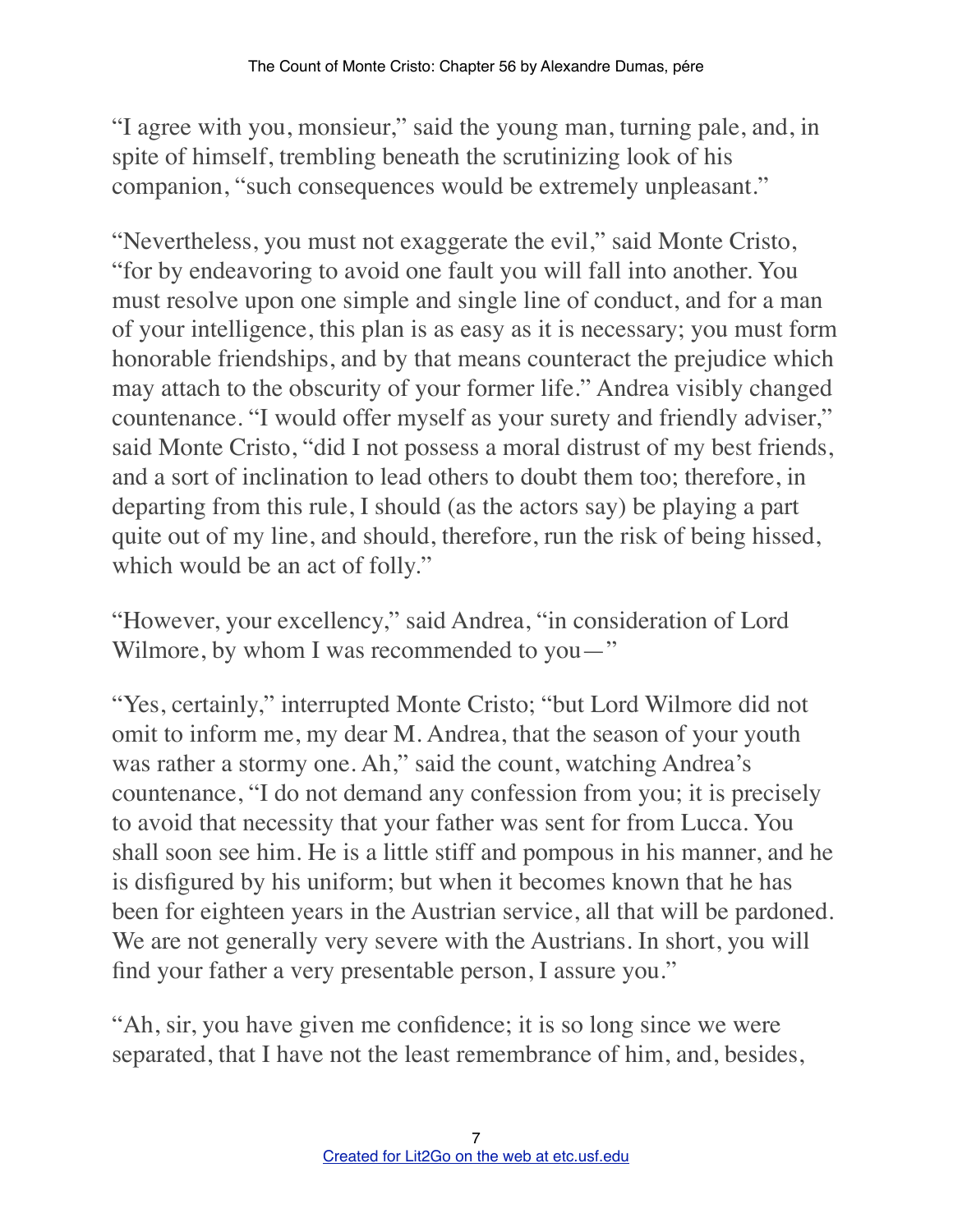you know that in the eyes of the world a large fortune covers all defects"

"He is a millionaire—his income is 500,000 francs."

"Then," said the young man, with anxiety, "I shall be sure to be placed in an agreeable position."

"One of the most agreeable possible, my dear sir; he will allow you an income of 50,000 livres per annum during the whole time of your stay in Paris."

"Then in that case I shall always choose to remain there."

"You cannot control circumstances, my dear sir; 'man proposes, and God disposes.'" Andrea sighed. "But," said he, "so long as I do remain in Paris, and nothing forces me to quit it, do you mean to tell me that I may rely on receiving the sum you just now mentioned to me?"

"You may."

"Shall I receive it from my father?" asked Andrea, with some uneasiness.

"Yes, you will receive it from your father personally, but Lord Wilmore will be the security for the money. He has, at the request of your father, opened an account of 6,000. francs a month at M. Danglars', which is one of the safest banks in Paris."

"And does my father mean to remain long in Paris?" asked Andrea.

"Only a few days," replied Monte Cristo. "His service does not allow him to absent himself more than two or three weeks together."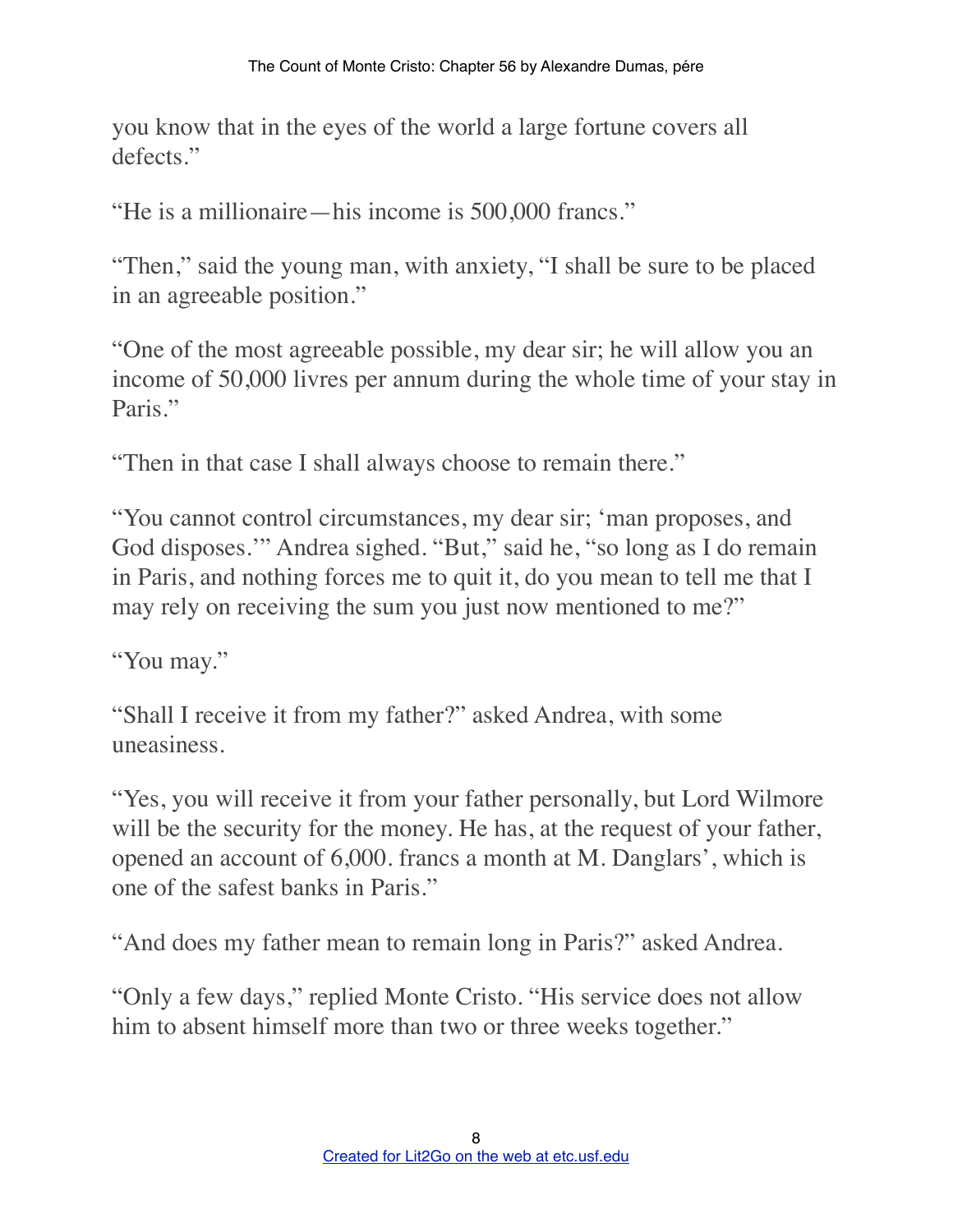"Ah, my dear father!" exclaimed Andrea, evidently charmed with the idea of his speedy departure.

"Therefore," said Monte Cristo feigning to mistake his meaning —"therefore I will not, for another instant, retard the pleasure of your meeting. Are you prepared to embrace your worthy father?"

"I hope you do not doubt it."

"Go, then, into the drawing–room, my young friend, where you will find your father awaiting you." Andrea made a low bow to the count, and entered the adjoining room. Monte Cristo watched him till he disappeared, and then touched a spring in a panel made to look like a picture, which, in sliding partly from the frame, discovered to view a small opening, so cleverly contrived that it revealed all that was passing in the drawing–room now occupied by Cavalcanti and Andrea. The young man closed the door behind him, and advanced towards the major, who had risen when he heard steps approaching him. "Ah, my dear father!" said Andrea in a loud voice, in order that the count might hear him in the next room, "is it really you?"

"How do you do, my dear son?" said the major gravely.

"After so many years of painful separation," said Andrea, in the same tone of voice, and glancing towards the door, "what a happiness it is to meet again!"

"Indeed it is, after so long a separation."

"Will you not embrace me, sir?" said Andrea.

"If you wish it, my son," said the major; and the two men embraced each other after the fashion of actors on the stage; that is to say, each rested his head on the other's shoulder.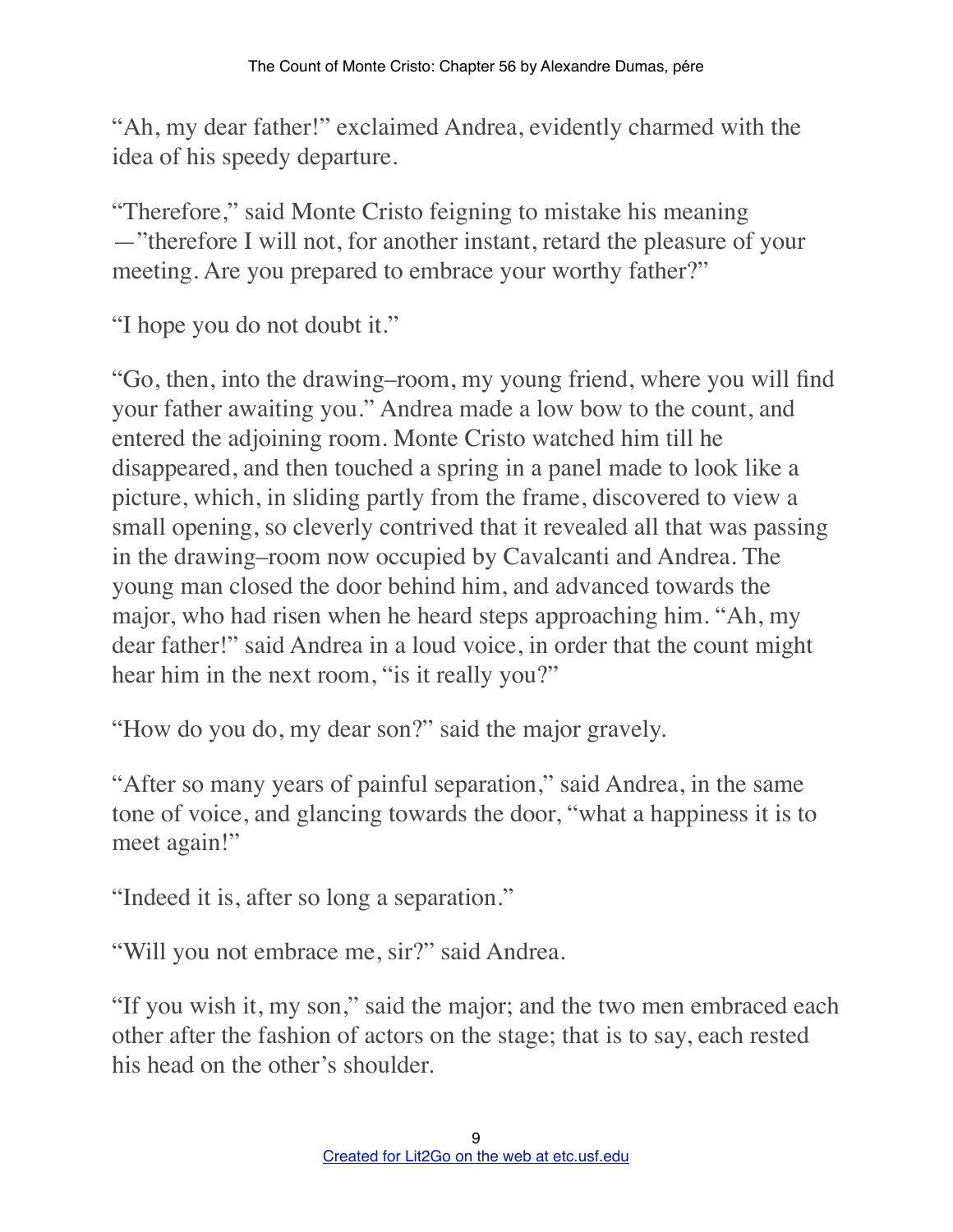"Then we are once more reunited?" said Andrea.

"Once more," replied the major.

"Never more to be separated?"

"Why, as to that—I think, my dear son, you must be by this time so accustomed to France as to look upon it almost as a second country."

"The fact is," said the young man, "that I should be exceedingly grieved to leave it."

"As for me, you must know I cannot possibly live out of Lucca; therefore I shall return to Italy as soon as I can."

"But before you leave France, my dear father, I hope you will put me in possession of the documents which will be necessary to prove my descent."

"Certainly; I am come expressly on that account; it has cost me much trouble to find you, but I had resolved on giving them into your hands, and if I had to recommence my search, it would occupy all the few remaining years of my life."

"Where are these papers, then?"

"Here they are."

Andrea seized the certificate of his father's marriage and his own baptismal register, and after having opened them with all the eagerness which might be expected under the circumstances, he read them with a facility which proved that he was accustomed to similar documents, and with an expression which plainly denoted an unusual interest in the contents. When he had perused the documents, an indefinable expression of pleasure lighted up his countenance, and looking at the major with a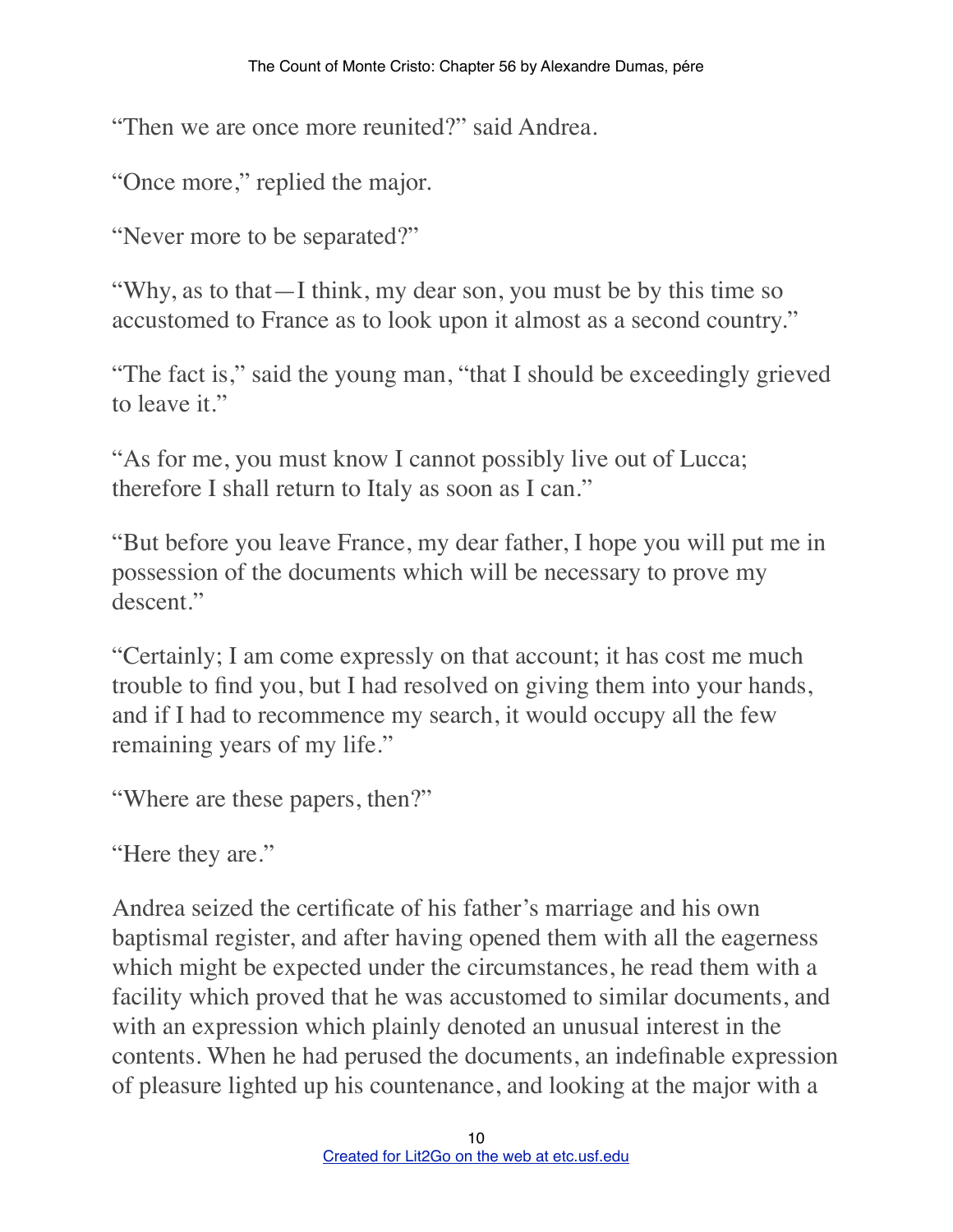most peculiar smile, he said, in very excellent Tuscan,—"Then there is no longer any such thing, in Italy as being condemned to the galleys?" The major drew himself up to his full height.

"Why?—what do you mean by that question?"

"I mean that if there were, it would be impossible to draw up with impunity two such deeds as these. In France, my dear sir, half such a piece of effrontery as that would cause you to be quickly despatched to Toulon for five years, for change of air."

"Will you be good enough to explain your meaning?" said the major, endeavoring as much as possible to assume an air of the greatest majesty.

"My dear M. Cavalcanti," said Andrea, taking the major by the arm in a confidential manner, "how much are you paid for being my father?" The major was about to speak, when Andrea continued, in a low voice.

"Nonsense, I am going to set you an example of confidence, they give me 50,000 francs a year to be your son; consequently, you can understand that it is not at all likely I shall ever deny my parent." The major looked anxiously around him. "Make yourself easy, we are quite alone," said Andrea; "besides, we are conversing in Italian."

"Well, then," replied the major, "they paid me 50,000 francs down."

"Monsieur Cavalcanti," said Andrea, "do you believe in fairy tales?"

"I used not to do so, but I really feel now almost obliged to have faith in them."

"You have, then, been induced to alter your opinion; you have had some proofs of their truth?" The major drew from his pocket a handful of gold. "Most palpable proofs," said he, "as you may perceive."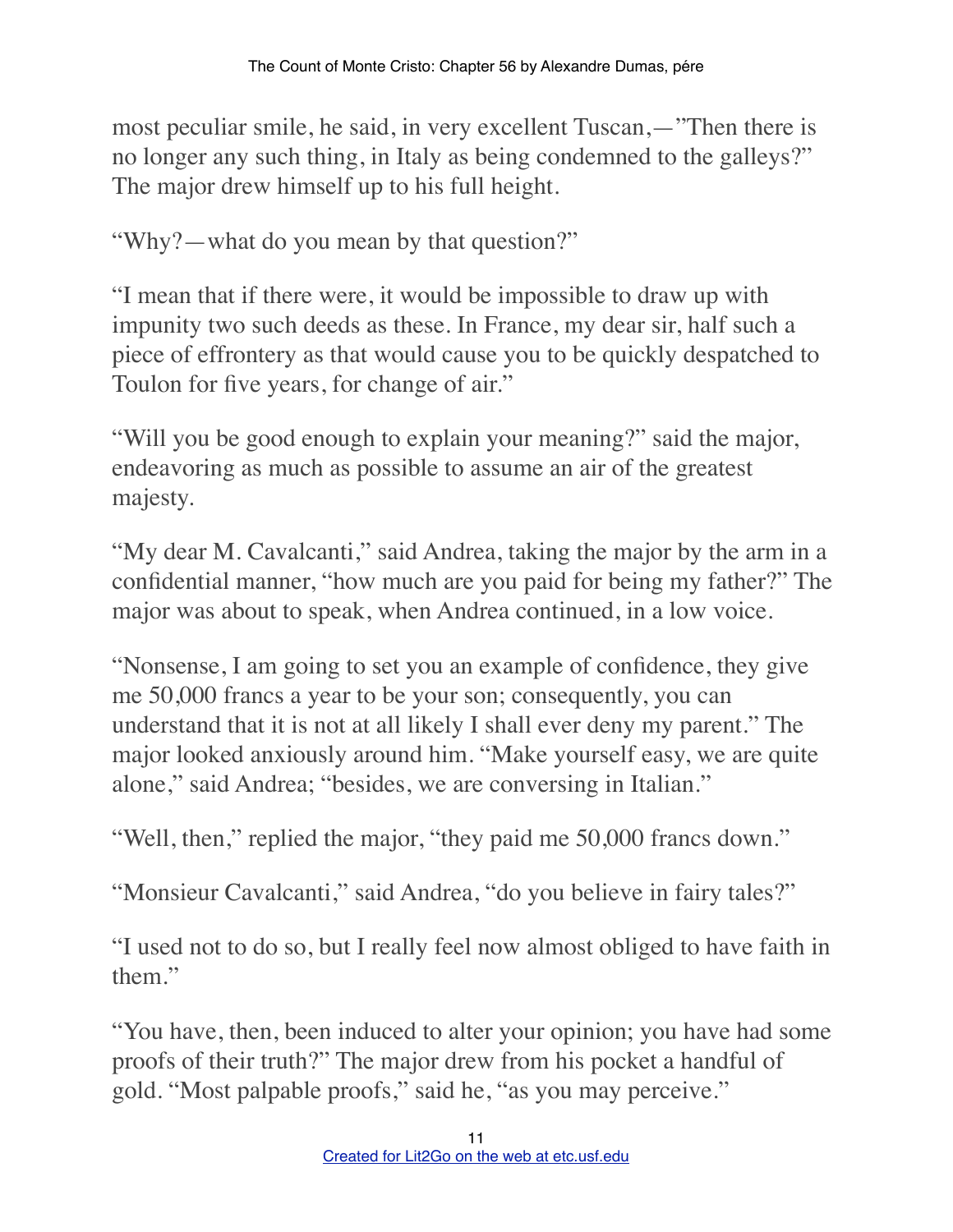"You think, then, that I may rely on the count's promises?"

"Certainly I do."

"You are sure he will keep his word with me?"

"To the letter, but at the same time, remember, we must continue to play our respective parts. I, as a tender father"—

"And I as a dutiful son, as they choose that I shall be descended from you."

"Whom do you mean by they?"

"Ma foi, I can hardly tell, but I was alluding to those who wrote the letter; you received one, did you not?"

"Yes."

"From whom?"

"From a certain Abbe Busoni."

"Have you any knowledge of him?"

"No, I have never seen him."

"What did he say in the letter?"

"You will promise not to betray me?"

"Rest assured of that; you well know that our interests are the same."

"Then read for yourself;" and the major gave a letter into the young man's hand. Andrea read in a low voice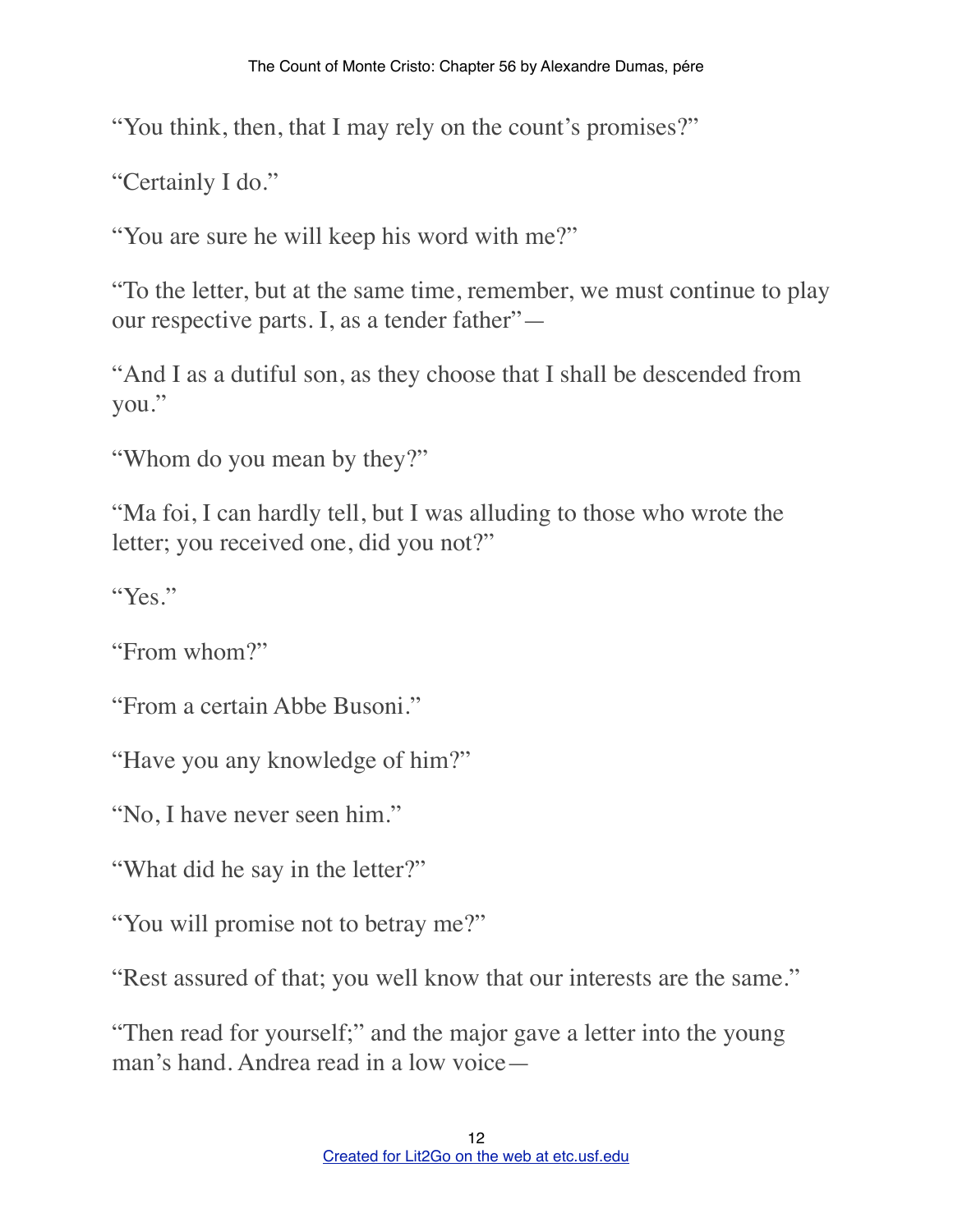"You are poor; a miserable old age awaits you. Would you like to become rich, or at least independent? Set out immediately for Paris, and demand of the Count of Monte Cristo, Avenue des Champs Elysees, No. 30, the son whom you had by the Marchesa Corsinari, and who was taken from you at five years of age. This son is named Andrea Cavalcanti. In order that you may not doubt the kind intention of the writer of this letter, you will find enclosed an order for 2,400 francs, payable in Florence, at Signor Gozzi's; also a letter of introduction to the Count of Monte Cristo, on whom I give you a draft of 48,000 francs. Remember to go to the count on the 26th May at seven o'clock in the evening.

(Signed)

"Abbe Busoni."

"It is the same"

"What do you mean?" said the major.

"I was going to say that I received a letter almost to the same effect."

"You?"

"Yes."

"From the Abbe Busoni?"

"No."

"From whom, then?"

"From an Englishman, called Lord Wilmore, who takes the name of Sinbad the Sailor."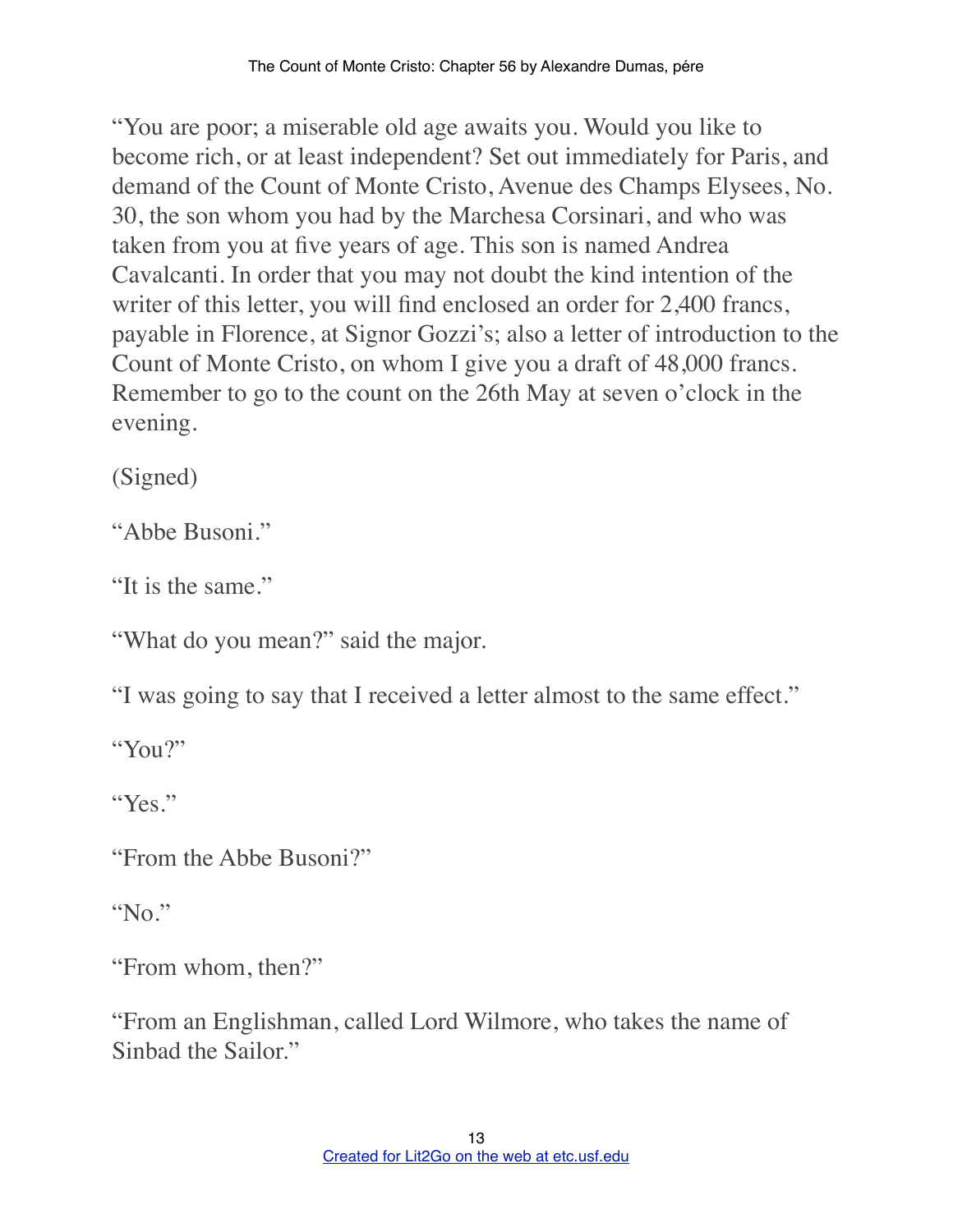"And of whom you have no more knowledge than I of the Abbe Busoni?"

"You are mistaken; there I am ahead of you."

"You have seen him, then?"

"Yes, once."

"Where?"

"Ah, that is just what I cannot tell you; if I did, I should make you as wise as myself, which it is not my intention to do."

"And what did the letter contain?"

"Read it."

"'You are poor, and your future prospects are dark and gloomy. Do you wish for a name? should you like to be rich, and your own master?"

"Ma foi," said the young man; "was it possible there could be two answers to such a question?"

"Take the post–chaise which you will find waiting at the Porte de Genes, as you enter Nice; pass through Turin, Chambery, and Pont–de– Beauvoisin. Go to the Count of Monte Cristo, Avenue des Champs Elysees, on the 26th of May, at seven o'clock in the evening, and demand of him your father. You are the son of the Marchese Cavalcanti and the Marchesa Oliva Corsinari. The marquis will give you some papers which will certify this fact, and authorize you to appear under that name in the Parisian world. As to your rank, an annual income of 50,000 livres will enable you to support it admirably. I enclose a draft for 5,000 livres, payable on M. Ferrea, banker at Nice, and also a letter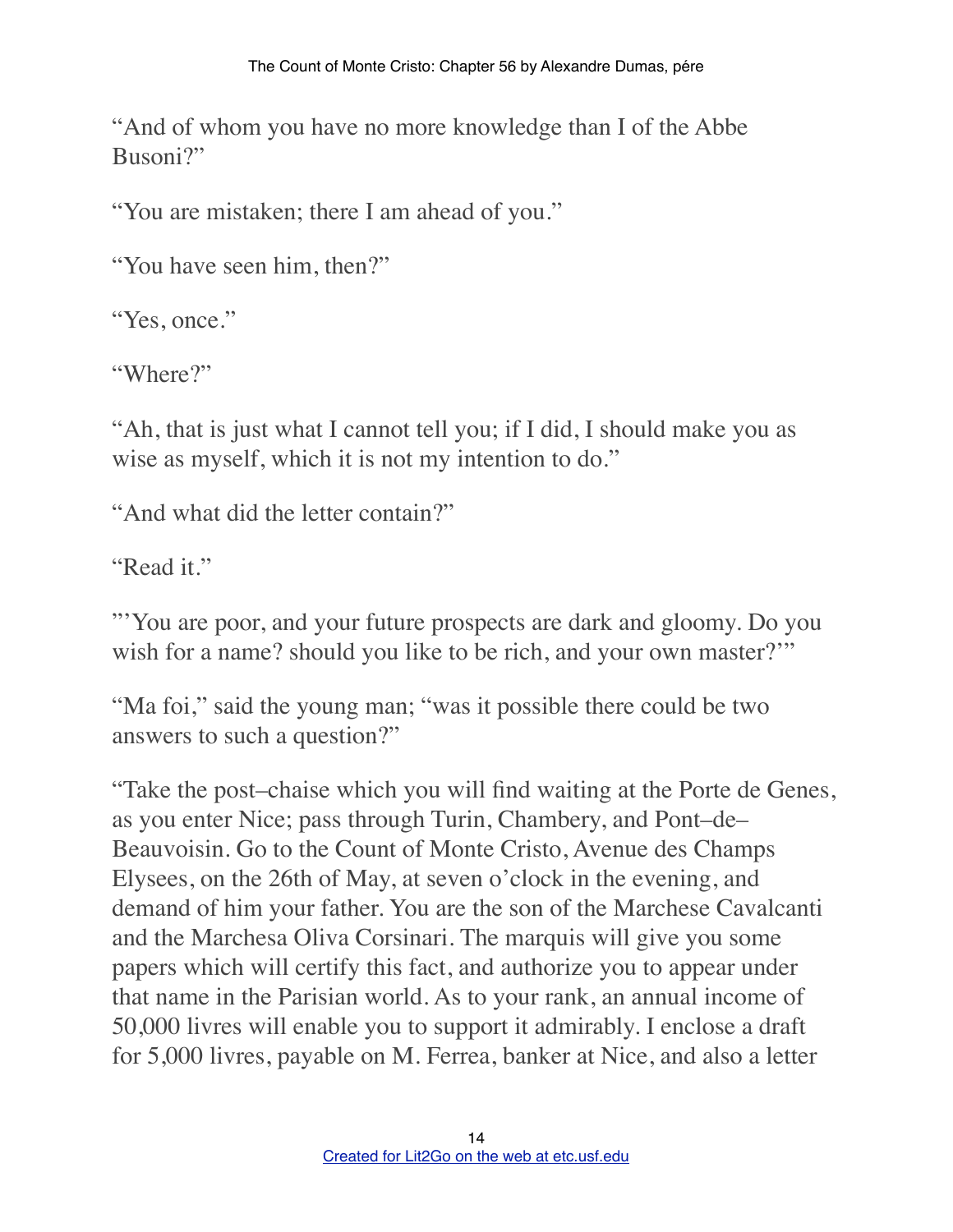of introduction to the Count of Monte Cristo, whom I have directed to supply all your wants.

"Sinbad the Sailor."

"Humph," said the major; "very good. You have seen the count, you say?"

"I have only just left him."

"And has he conformed to all that the letter specified?"

"He has."

"Do you understand it?"

"Not in the least."

"There is a dupe somewhere."

"At all events, it is neither you nor I."

"Certainly not."

"Well, then"—

"Why, it does not much concern us, do you think it does?"

"No; I agree with you there. We must play the game to the end, and consent to be blindfold."

"Ah, you shall see; I promise you I will sustain my part to admiration."

"I never once doubted your doing so." Monte Cristo chose this moment for re–entering the drawing–room. On hearing the sound of his footsteps, the two men threw themselves in each other's arms, and while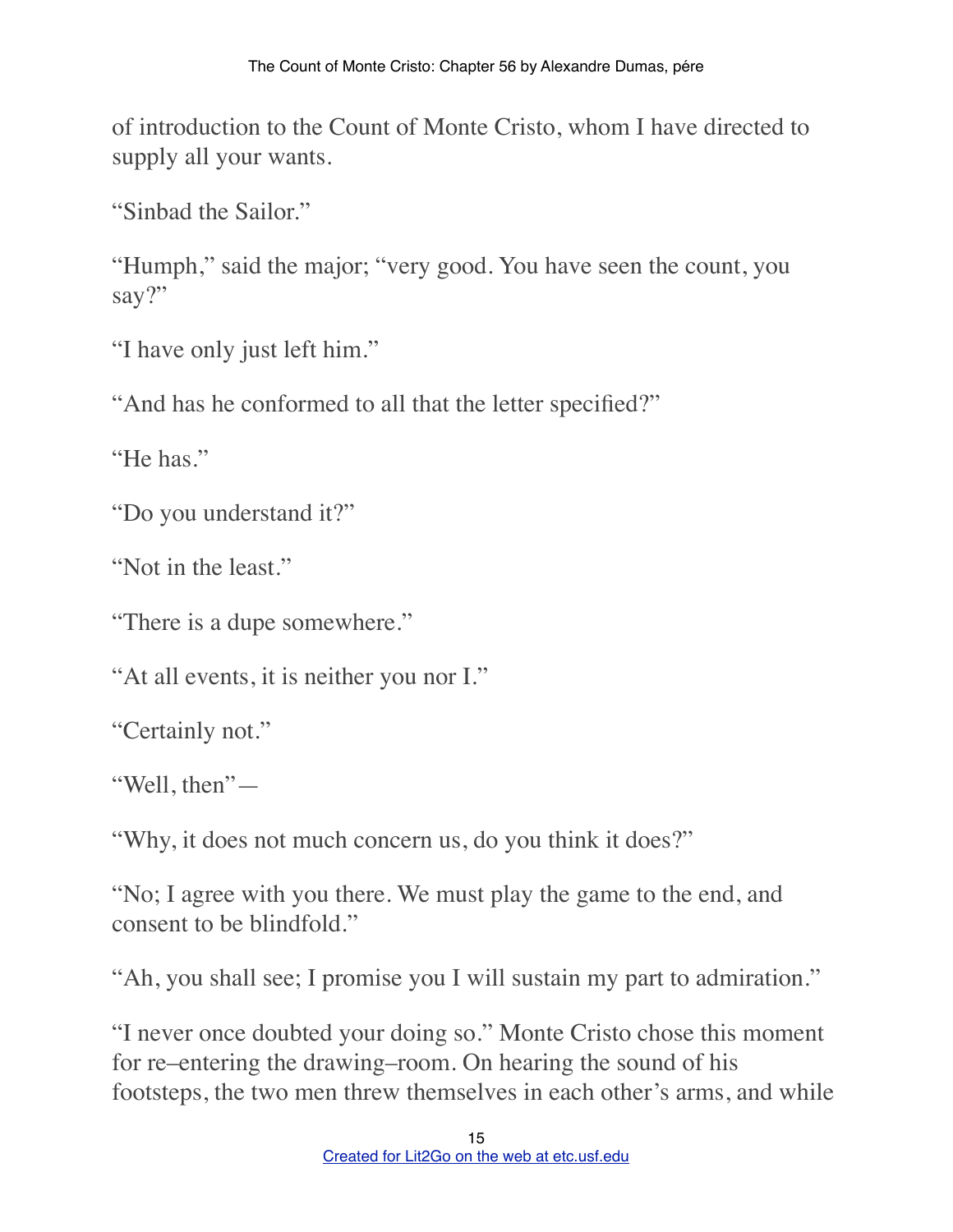they were in the midst of this embrace, the count entered. "Well, marquis," said Monte Cristo, "you appear to be in no way disappointed in the son whom your good fortune has restored to you."

"Ah, your excellency, I am overwhelmed with delight."

"And what are your feelings?" said Monte Cristo, turning to the young man.

"As for me, my heart is overflowing with happiness."

"Happy father, happy son!" said the count.

"There is only one thing which grieves me," observed the major, "and that is the necessity for my leaving Paris so soon."

"Ah, my dear M. Cavalcanti, I trust you will not leave before I have had the honor of presenting you to some of my friends."

"I am at your service, sir," replied the major.

"Now, sir," said Monte Cristo, addressing Andrea, "make your confession."

"To whom?"

"Tell M. Cavalcanti something of the state of your finances."

"Ma foi, monsieur, you have touched upon a tender chord."

"Do you hear what he says, major?"

"Certainly I do."

"But do you understand?"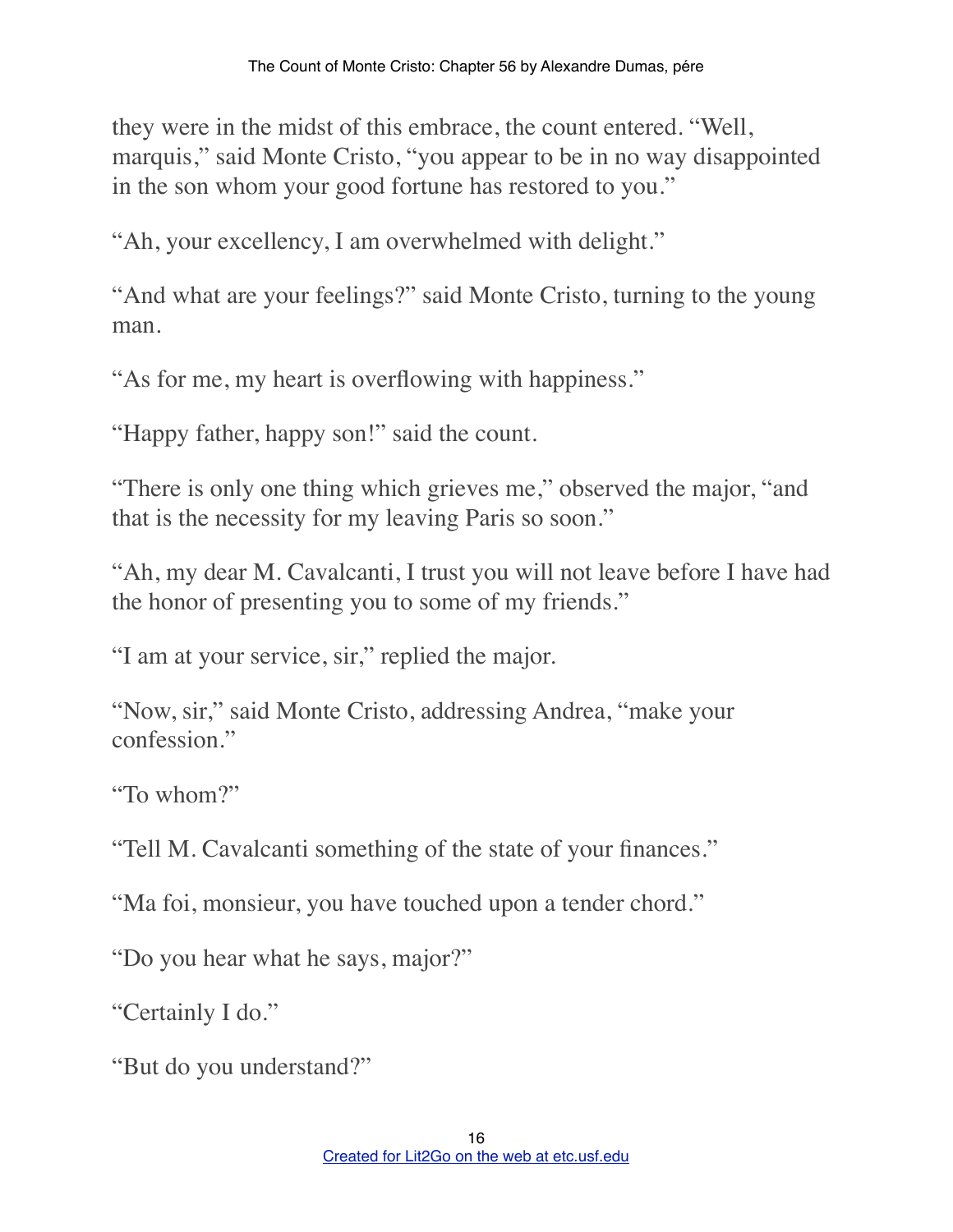"I do."

"Your son says he requires money."

"Well, what would you have me do?" said the major.

"You should furnish him with some of course," replied Monte Cristo.

 $"1"$ 

"Yes, you," said the count, at the same time advancing towards Andrea, and slipping a packet of bank–notes into the young man's hand.

"What is this?"

"It is from your father."

"From my father?"

"Yes; did you not tell him just now that you wanted money? Well, then, he deputes me to give you this."

"Am I to consider this as part of my income on account?"

"No, it is for the first expenses of your settling in Paris."

"Ah, how good my dear father is!"

"Silence," said Monte Cristo; "he does not wish you to know that it comes from him."

"I fully appreciate his delicacy," said Andrea, cramming the notes hastily into his pocket.

"And now, gentlemen, I wish you good–morning," said Monte Cristo.